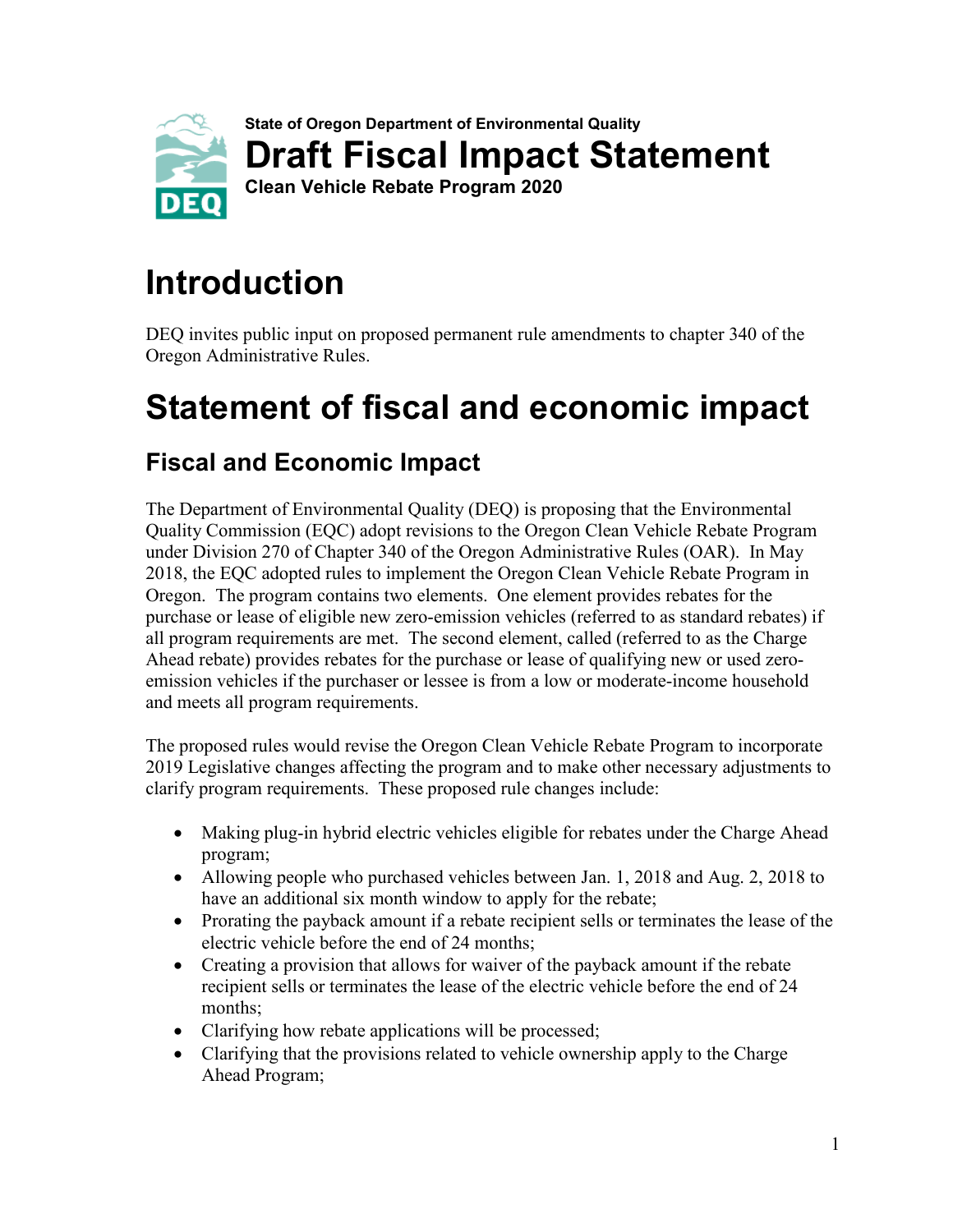- Clarifying the definition that DEQ will use to determine what constitutes a household; and
- Making other minor adjustments to ensure the program continues to operate smoothly.

DEQ anticipates that the proposed rules will have positive fiscal impacts on affected parties. DEQ has also identified potential negative fiscal impacts.

## **Statement of Cost of Compliance**

## **State agencies**

DEQ does not expect the proposed rule changes to have a significant fiscal impact on state agencies. The changes are not expected to significantly affect DEQ implementation of the Oregon Clean Vehicle Rebate Program. State agencies may be affected to the same extent as the public if state agencies are involved in purchasing or leasing of automobiles.

### **Local governments**

DEQ does not expect the proposed rule changes to have a significant fiscal impact on local governments. Local governments may be affected to the same extent as the public if local governments are involved in purchasing or leasing of automobiles.

### **Public**

The public would not incur any mandatory compliance costs as a result of the proposed rule changes because the proposed rules do not impose any requirements on parties who do not wish to participate in the program.

The rule changes are expected to have a positive fiscal impact on the public.

Generally, the requirements allowing prorated paybacks and payback waivers are anticipated to make members of the public more willing to purchase or lease vehicles that are eligible for a rebate, because the program creates less of a financial burden if unanticipated events result in early termination of ownership or lease. Further, the rule changes that clarify program requirements are expected to increase program participation by making it easier for members of the public to participate. Increased participation can result in more rebates being issued resulting in a positive fiscal impact to the public.

Allowing Charge Ahead rebates for eligible plug-in hybrid vehicles may have a positive fiscal impact on consumers choosing to participate in the Oregon Clean Vehicle Rebate Program. Inclusion of plug-in hybrid vehicles would increase the range of choices for low and moderate income households who wish to apply for a rebate. Specifically, under the proposed changes, Charge Ahead program applicants are eligible to obtain a \$2,500 rebate for the purchase or lease of a new or used plug-in hybrid vehicle. This is anticipated to have a positive fiscal impact to the public.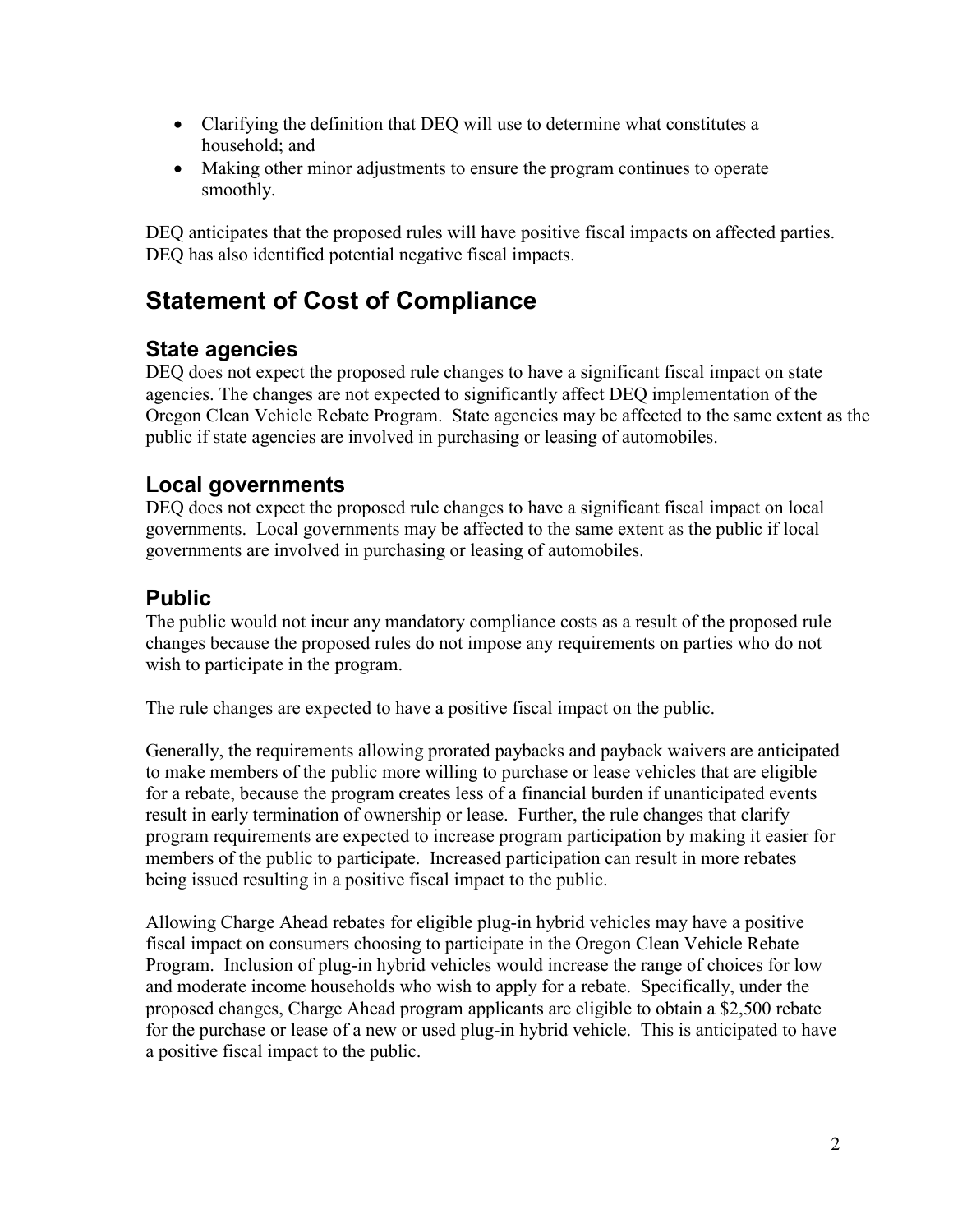The proposed rule would provide additional beneficial impacts to members of the public who may have purchased or leased an electric vehicle between Jan. 1, 2018 and Aug. 2, 2018, but failed to submit an application to DEQ within the six month deadline. Under the proposed rule changes, these applicants are eligible to submit an application to receive a rebate between \$1,500 and \$2,500.

Lastly, the proposed rule changes also provide beneficial impacts to rebate recipients who sell their vehicles or terminate their leases prior to 24 months after obtaining a vehicle. These rebate recipients would only have to repay a prorated amount as opposed to the full payback amount and, in some instances, may not need to return the funds at all if the recipient qualifies for a waiver.

The proposed rule changes are not expected to have a negative fiscal impact on the public. However, if rebate applications increased such that DEQ did not have enough funding to fund all eligible applications, there could be a negative fiscal impact on members of the public who were eligible for a rebate but did not receive a rebate as a result of funding limitations. The clarification defining household size could have a negative fiscal impact on members of the public who do not qualify for Charge Ahead rebates under the clarified definition, but who might have qualified before these changes were adopted.

### **Large businesses - businesses with more than 50 employees**

There are no businesses or industries subject to the proposed rules because the rules do not impose any requirements on parties who do not wish to participate in the program. Businesses or industries that are likely to be impacted by the proposed rules are those that manufacture or sell automobiles.

Large businesses would not incur any mandatory compliance costs as a result of the proposed rules because the proposed rules do not impose any requirements on parties who do not wish to participate in the program. There are no projected reporting, recordkeeping, or other administrative activities required for compliance. There are no anticipated equipment, supplies, labor, or increased administration required for compliance with the proposed rule.

Large business automobile manufacturers and car dealerships, such as those that manufacture or sell plug-in hybrid electric vehicles eligible for Charge Ahead rebates or other vehicles eligible for a rebate, could be affected by increased sales or leases, which could result in a positive fiscal impact. Large business automobile manufacturers and car dealerships that manufacture or sell cars other than plug-in hybrid electric vehicles or other vehicles eligible for a rebate could be affected by decreased sales or leases of non-rebated cars, if buyers or lessees opted to purchase rebate-eligible vehicles as a result of the added financial incentive provided by rebates. This could result in a negative fiscal impact for these manufacturers and dealerships.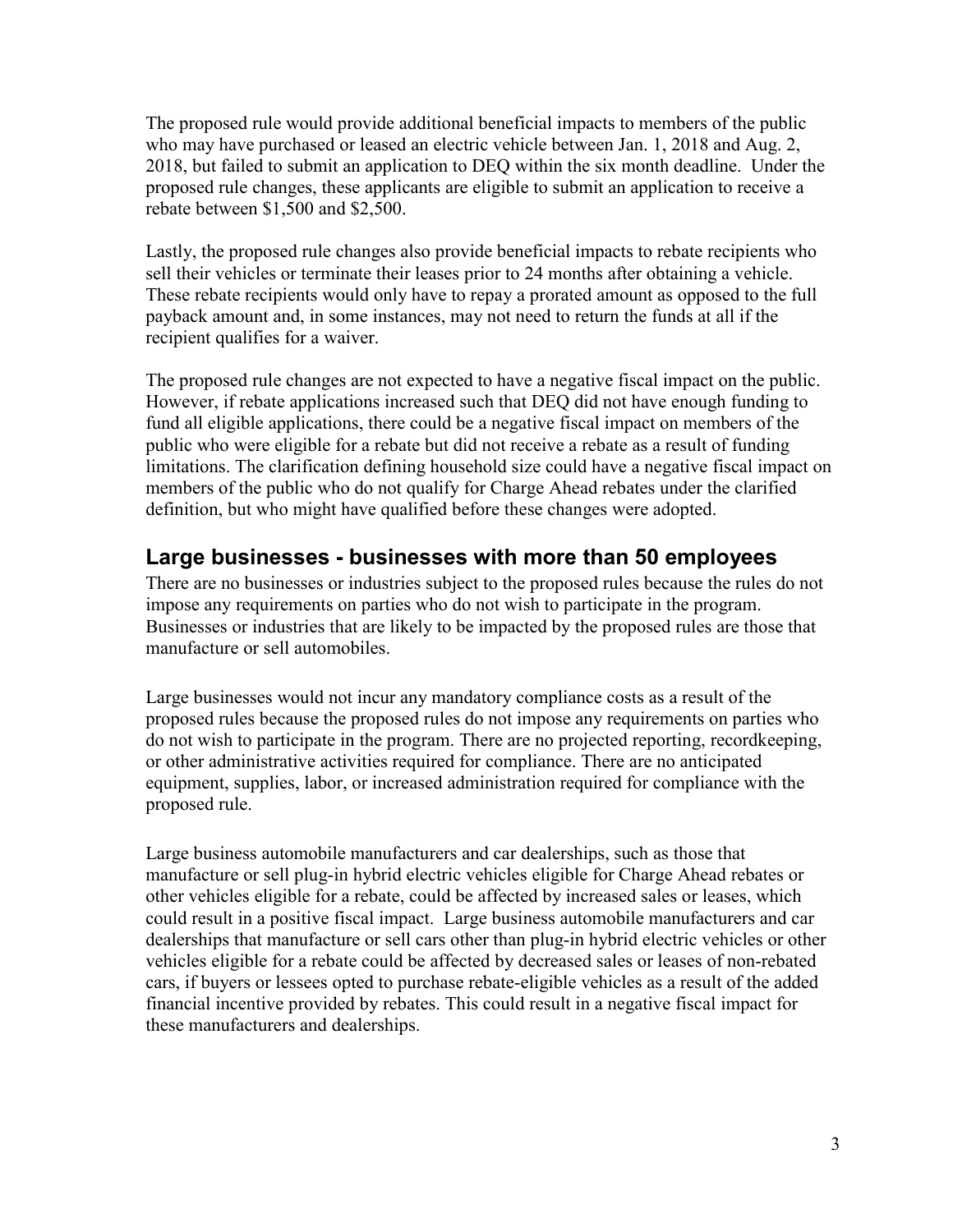#### **Small businesses – businesses with 50 or fewer employees**

There are no businesses or industries subject to the proposed rules because the rules do not impose any requirements on parties who do not wish to participate in the program. Businesses or industries that are likely to be impacted by the proposed rules are those that manufacture or sell automobiles. DEQ identified up to 253 small businesses potentially affected by this rule. This includes 245 automobile dealers (both new and used).

Small businesses would not incur any mandatory compliance costs as a result of the proposed rules because the proposed rules do not impose any requirements on parties who do not wish to participate in the program. There are no projected reporting, recordkeeping, or other administrative activities required for compliance. There are no anticipated equipment, supplies, labor, or increased administration required for compliance with the proposed rules.

Overall, DEQ anticipates that affected small businesses would benefit from the proposed rules. The proposed rule would expand incentives for the sale or lease of plug-in hybrid electric vehicles to Charge Ahead rebate applicants and adopt other changes that clarify program requirements and allow a prorated repayment or repayment waiver. There could be a positive fiscal impact on small businesses manufacturing, selling, or leasing plug-in hybrid electric vehicles or other vehicles eligible for a rebate, as a larger pool of applicants could utilize this incentive and increase sales or leases in Oregon. There could be a negative fiscal impact on small businesses manufacturing, selling, or leasing cars other than plug-in hybrid electric vehicles or other vehicles eligible for a rebate, as a result of customers choosing to purchase rebate-eligible vehicles.

#### **a. Estimated number of small businesses and types of businesses and industries with small businesses subject to proposed rule.**

DEQ originally identified up to 245 small business automobile dealers (that sell both new and used vehicles) that could participate in the Oregon Clean Vehicle Rebate Program. Any of the small business automobile dealers could potentially participate in assignment of rebates for plug-in hybrid electric vehicles for Charge Ahead applicants.

#### **b. Projected reporting, recordkeeping and other administrative activities, including costs of professional services, required for small businesses to comply with the proposed rules.**

No additional activities are required to comply with the proposed rules.

#### **c. Projected equipment, supplies, labor and increased administration required for small businesses to comply with the proposed rules.**

No additional activities are required to comply with the proposed rules.

#### **d. Describe how DEQ involved small businesses in developing this proposed rule.**

DEQ included small business representatives on the Electric Vehicle Rebate Rule Advisory Committee that advised DEQ on the cost of compliance for small businesses. DEQ also provided rulemaking notice through the Oregon Auto Dealers Association and the Oregon